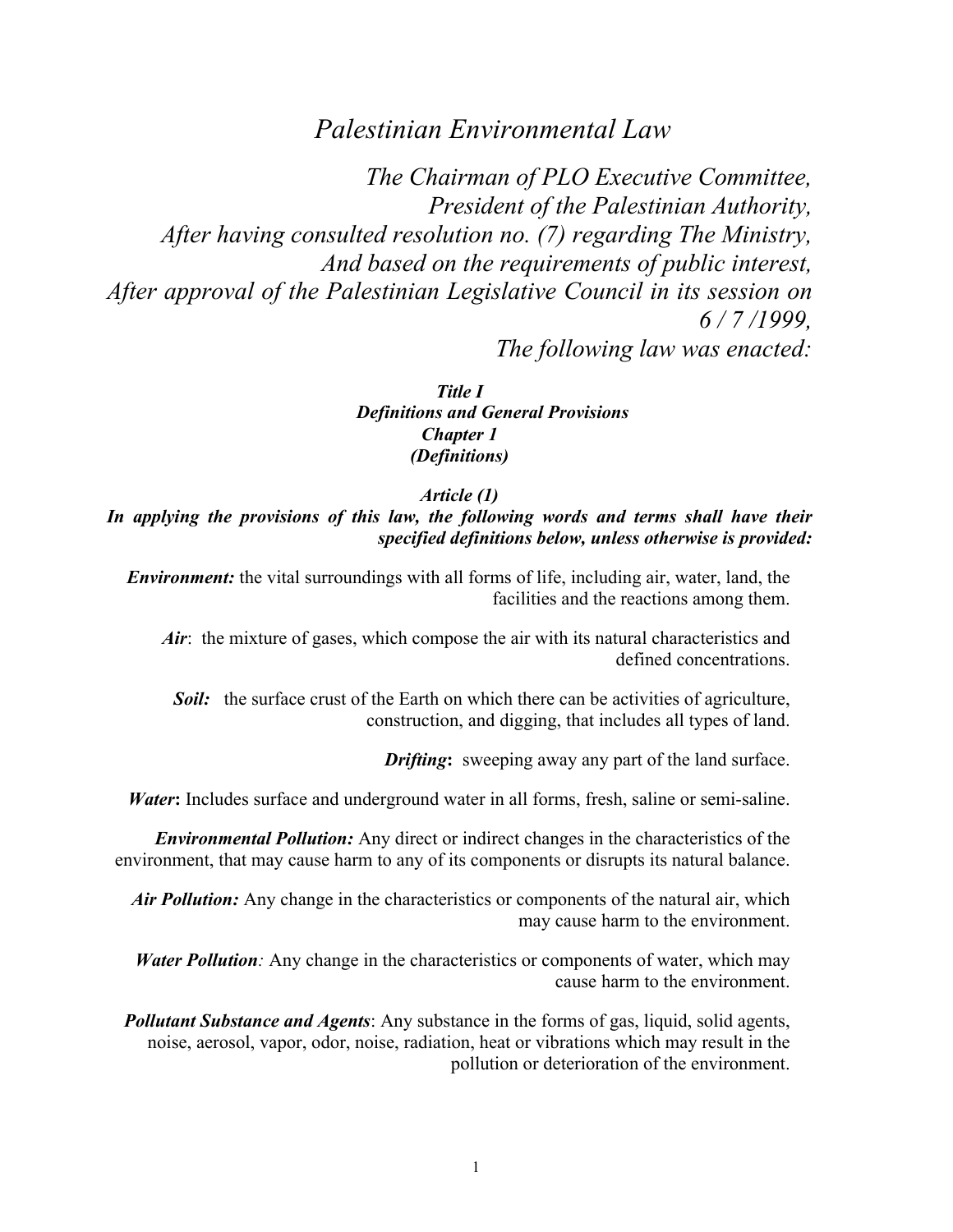*Hazardous Substance*: Any substance or compound, which because of its hazardous characteristics poses a danger on the environment as toxic, radioactive, biologically infectious, explosive or flammable substances.

*Hazardous Waste*: waste generated by the various activities and operations or the ash thereof, which preserve the characteristics of hazardous substance which have no uses, such as atomic waste, medical waste, or refuse emanating from manufacturing of pharmacological products, medicines, organic solvents, dyes, painting, pesticides or any other similar substance.

*Solid Waste:* Any non-hazardous waste, or garbage, generated by the deferent activities: household, commercial, agricultural, constructional, industrial waste and the sludge generated by waste treatment plants.

*Waste Water***:** Water polluted by solid, liquid, gas energy or microorganisms' matters generated or resulted from homes, buildings or the variant facilities.

*Underground Water***:** Any floods, running or stagnant water in the underground.

*Facility:* Any land, building, structure, or equipment, that constitute the facility.

*Facility Owner:* Any natural or juridical person, who may own or lease a facility or responsible for operating and managing it.

*Environmental Harm:* Any harm generated by the exercise of any activity which may cause harms to public health, public welfare and environment.

*License:* An official document issued by the specialized body authorizing the establishment and operation of the facility, and determining governing specific rules and restrictions thereof.

*Environmental Impact:* Any negative or positive outcome generated by the different activities from the facility or project which affect the different elements of the environment.

*Pollution Prevention:* measures and procedures taken to prevent any pollution.

*Pollution Control: measures and* procedures taken to reduce or eliminate the emission of pollutants.

*Environmental Protection*: includes preserving the elements of the environment, preventing or reducing the pollution and degrading thereof as well as upgrading these elements.

*Dumping*: discharge of variant pollutants generated by all types of facilities or transportation facilities in inland, and territorial or free economic zone.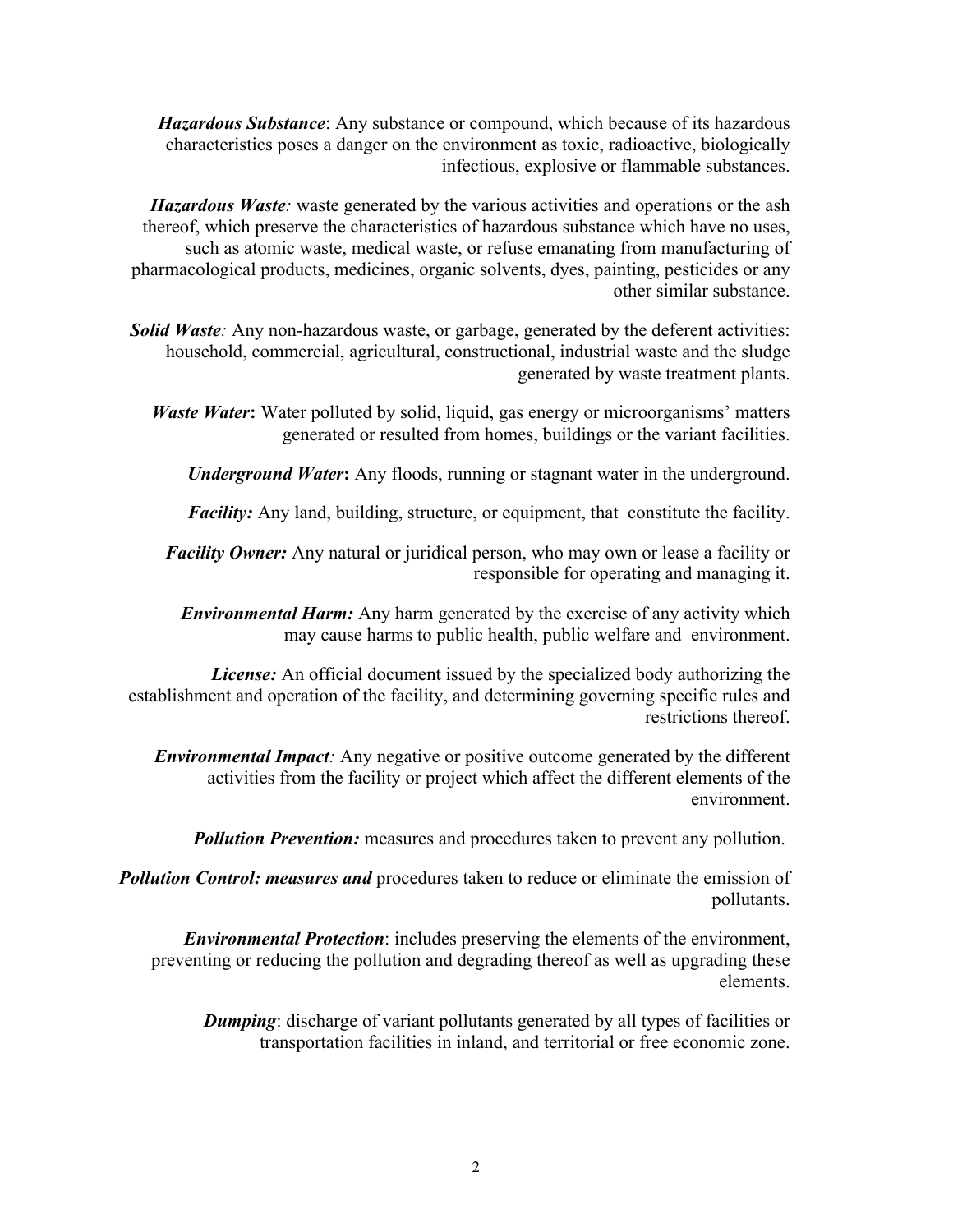*Ship*: Any marine unit, floating on or plunged in the water, whether it is civil or military one.

*Marine Installations*: Any stationary or mobile facility built on or under water for commercial, industrial, touring, military or scientific purposes.

*Public Areas*: Areas designated to receive the public at large or any definite group for whatever purpose.

*Standards*: Percentages, quantities or norms as established by specialized agencies to define the environmental pollutants and their harmful impacts.

*Waste Management*: Collection of the different wastes and the transportation thereof to specified zones for recycling, treatment or disposal.

*Environmental Disaster*: Any event generated by natural or human action, which results in severe harm to the environment, the combat of which requires possibilities exceed local capabilities.

*Compensation***:** For harms caused by the variant pollutants as a result of an act or more performed by natural, or juridical persons affecting the environmental components, pursuant to an administrative or judicial orders, or in the implementation of provisions stipulated in international conventions.

*Environmental Nuisance*: The harm or material damage caused by the generation of noise, vibration, radiation, or irritations; the release of smells which result from any activity of humans, facilities, transportation facilities or any other agent in a manner that affects properties or the human (exercise of natural)<sup>1</sup> life.

*Environmental monitoring*: procedures initiated by specialized agencies, to ensure that all persons and agencies abide to the environmental standards and instructions prescribed to ensure that they are not violated or surpassed.

*Environmental Control*: Activities meant to monitor the quality of the environment.

*Environmental Deterioration*: Any impact on the environment or its components that may cause harms which degrades the environment or depletes its resources and harms living organisms.

*Ministry***:** Ministry of Environmental Affairs.

*Minister***:** Minister of Environmental Affairs.

*Environmental Awareness***:** Spreading the knowledge, which consolidate the principles and values, which may upgrade public awareness, needed to preserve the environment and

 $\overline{\phantom{a}}$ 

Note from translator: literal translation can also mean (human life).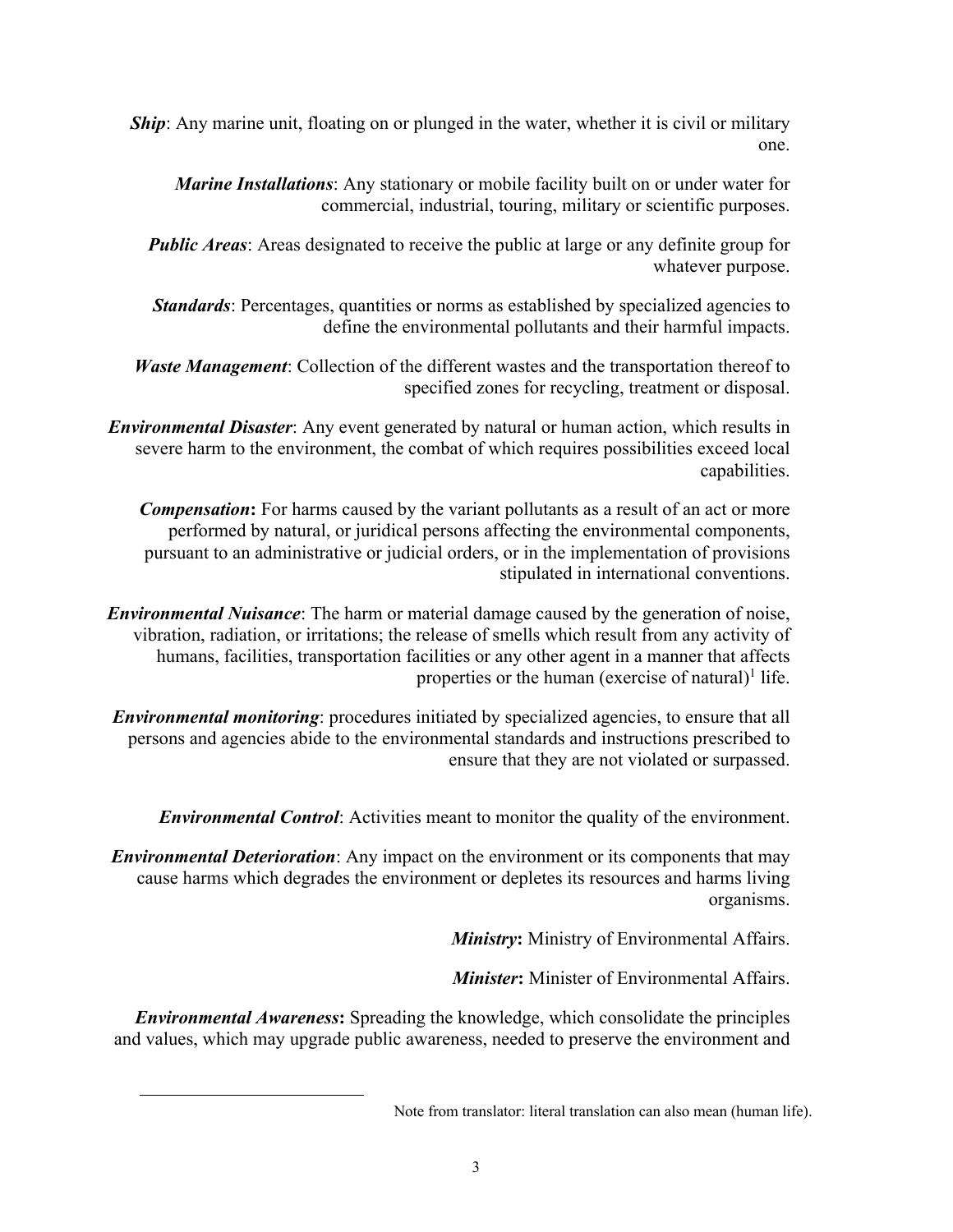its components.

*Closed Public Areas***:** Any public areas in the form of complete building where the air comes in only through windows built in for aeration purposes and include (theaters, cinemas, museums, restaurants, meeting halls, etc.), public transportation facilities shall also be subject to this definition.

*Natural Reserves:* Areas designated to preserve certain types of living organisms or other ecosystems that have natural or aesthetic, where it is forbidden to eliminate, affect or kill them.

**Discharge:** Throwing, leaking, emitting, pumping, pouring, or discharging - in a direct or indirect manner - of any environmental pollutants in the air, land, inland or territorial waters.

*Free economic zone***:** The marine area which lies beyond and adjacent to the territorial sea, which does not exceed two hundred marine miles measured with the same lines used to measure the latitude of the territorial sea.

*Environmental Approval***:** An official document issued by the Ministry expresses the environmental opinion regarding establishing or practicing any activities require an environmental approval.

*Environmental impact assessment "EIA"***: A** detailed study for assessing the environmental impacts as a result of practicing any activities.

# *Article (2)*

*The objectives of this law are:*

- Protection of the environment against all forms and types of pollution; . 1
	- Protection of Public health and welfare; . 2
- Insertion of the bases of environmental protection in social and economic development . 3 plans; and encouragement of sustainable development of vital resources in a manner that preserves the rights of future generations;
- Protection of bio-diversity and environmentally sensitive areas, as well as improvement . 4 of environmentally harmed areas;
- Encouragement of collection and publication of environment-related information to raise . 5 public awareness of environmental problems.

# *Chapter 2*

# *(General Provisions)*

# *Article (3)*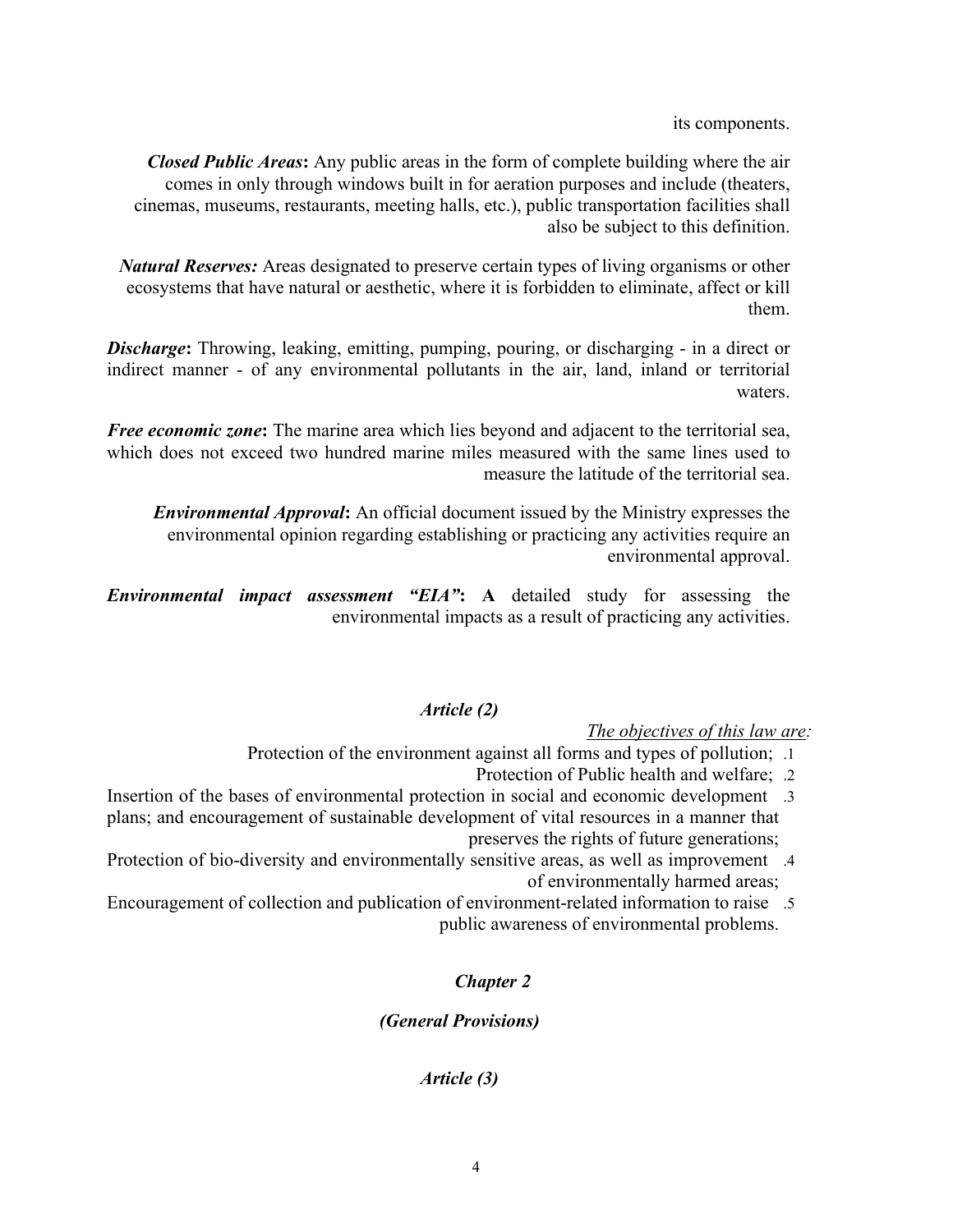# *Every person may:*

Regardless of personal interest and in order to secure a sound environment, file or .**1st** follow up on any complaint or appropriate legal proceedings against any natural or juridical person-causing harm to the environment.

He/ she may also obtain any necessary official information to discover the .**2nd** environmental impact of any industrial, agricultural, constructional or other activity within the development programs, in compliance with the law.

# *Article (4)*

The Ministry, in coordination with the specialized agencies, shall work on the generalization of the concepts and objectives of the environmental education through schools, universities, institutions, clubs; it also shall encourage collective and individual initiatives for voluntary work aiming to protect the environment.

# *Article (5)*

#### *This law shall guarantee:*

The right to every individual to live in a sound and clean environment and enjoy the .**1st** best possible of health care and welfare.

Protection of the country's natural fortunes and economic resources, the preservation .**2nd** of its historical and cultural heritage without any harms or side effects that are likely to occur sooner or later as a result of the variant industrial, agricultural or constructional activities, with an impact on the quality of life and basic ecosystems such as air, water, soil; marine resources, animals and plants.

# *Title II Environmental Protection Chapter 1 Land Environment*

# *Article (6)*

The specialized agencies, in coordination with The Ministry, shall devise the public policy for land uses taking into account the best use thereof and the protection of natural resources and areas with special natural characteristics as well as the conservation of the environment.

# *Solid Waste*

#### *Article (7)*

The Ministry, in coordination with other specialized agencies, shall set a comprehensive plan for solid waste management on the national level, including the ways and the designation of sites for solid waste disposal as will as the supervision to implement this plan by the local councils.

## *Article (8)*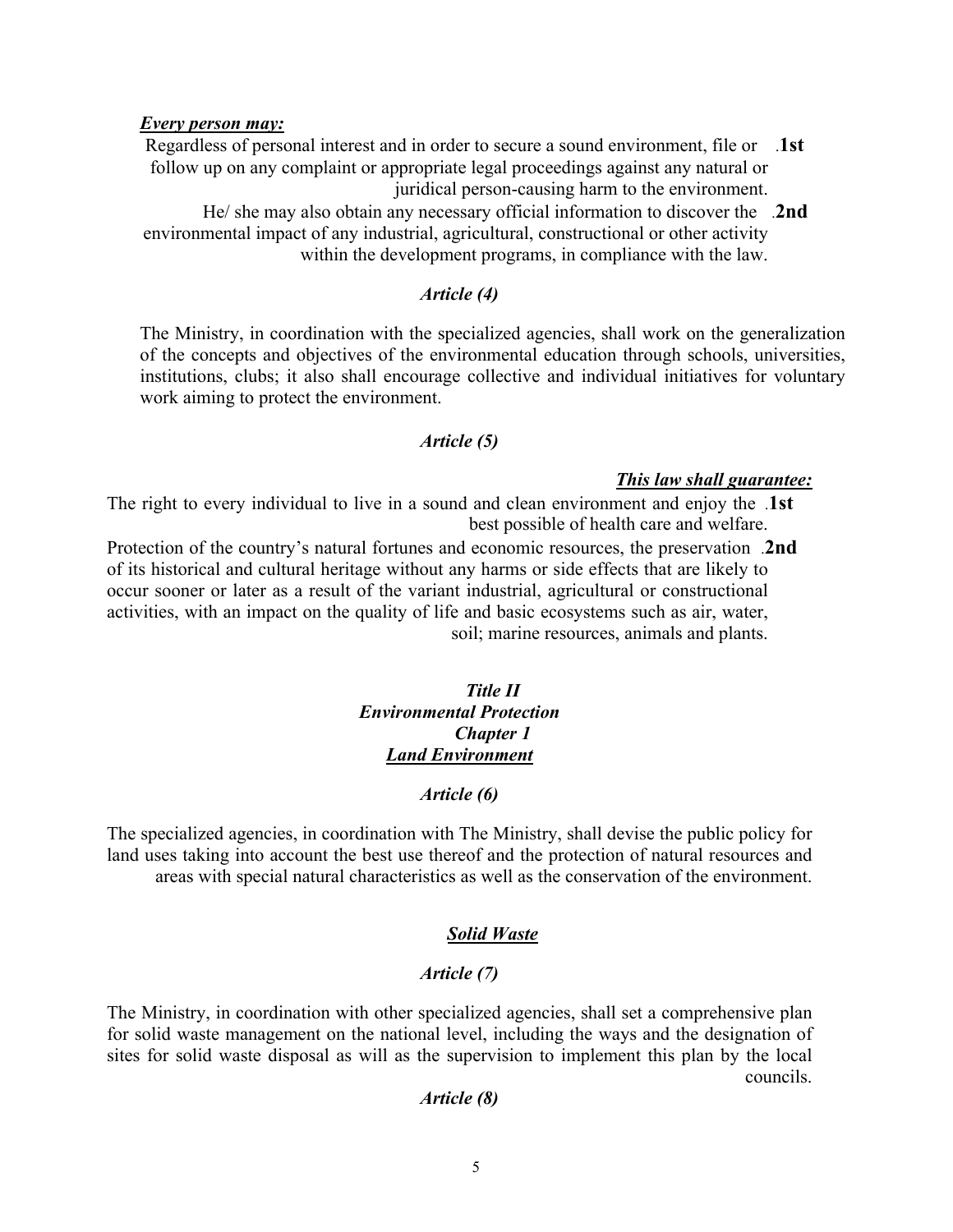The specialized agencies, along with their respective specialization, shall encourage undertaking appropriate precautions to reduce the generation of solid waste to the lowest level possible; re-use it as much as possible, recover its sources and recycle it.

# *Article (9)*

The Ministry, in cooperation with the specialized agencies, shall determine the standards of solid waste disposal sites.

# *Article (10)*

All agencies and individuals, in conducting any digging, construction; demolition, mining or transportation of debris and sands generated by such activities, shall commit themselves to take all necessary precautions for safe storage and transportation of such materials to prevent any environmental pollution.

# *Hazardous Substance and Waste*

# *Article (11)*

The Ministry, in coordination with the specialized agencies, shall issue one or more lists of hazardous substances and wastes.

# *Article (12)*

No person shall be authorized to manufacture, store, distribute, use; treat, or dispose any hazardous substance or waste whether it was solid, liquid, or gas, unless such a process is in compliance with the regulations, instructions and norms specified by The Ministry, in coordination with the specialized agencies.

# *Article (13)*

**It** is forbidden to import any hazardous wastes to Palestine. .**1st It** is forbidden to pass hazardous waste through the Palestinian territories or through .**2nd** the territorial water or free economic zone of Palestine, unless a special permit is obtained from the ministry.

# *Pesticides and Fertilizer*

# *Article (14)*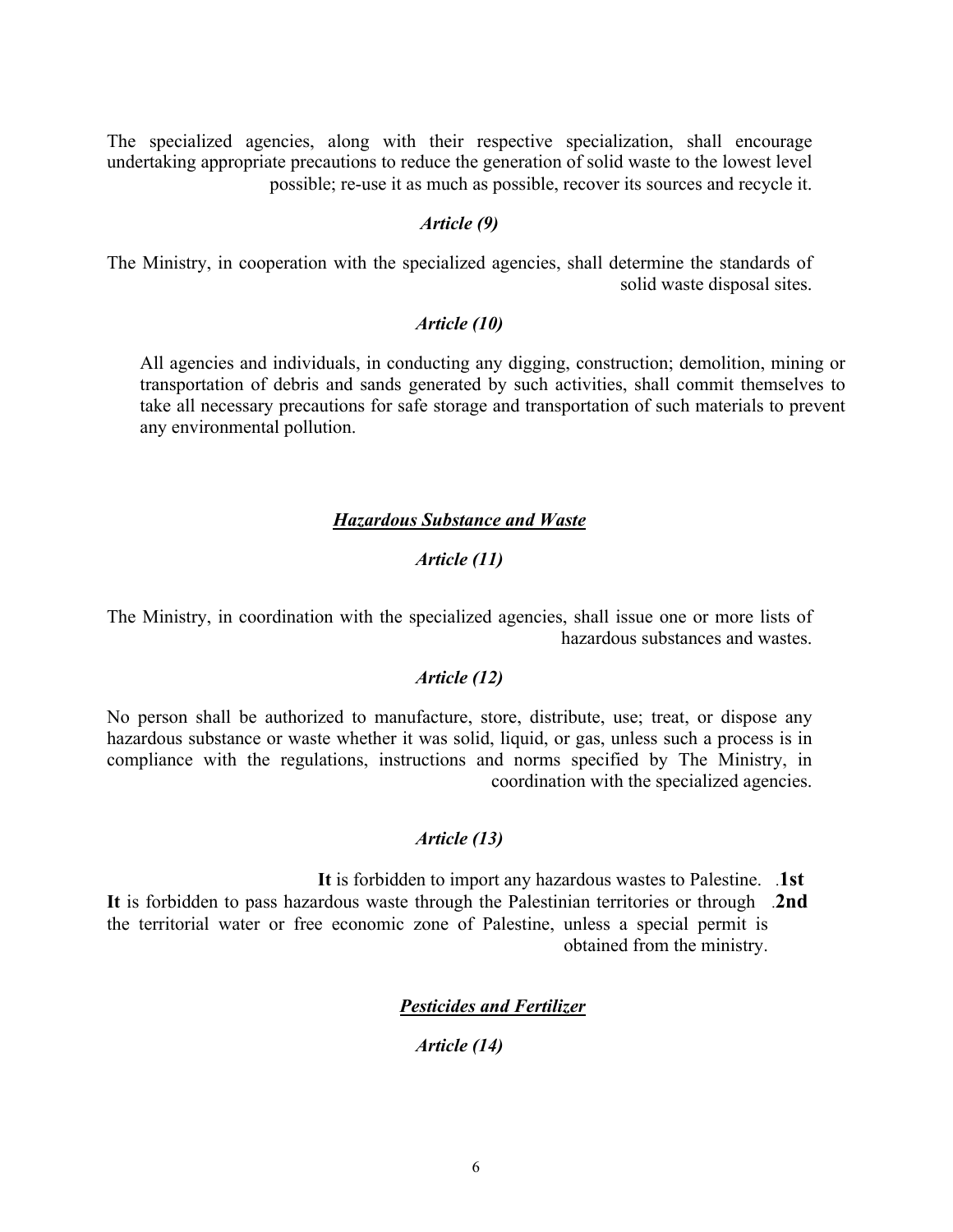The Ministry, in coordination with the specialized agencies shall designate the environmental conditions for the import, distribution, manufacturing, use, and store of pesticides, substances**,**  and agri-chemical fertilizers, which may pose hazards to the environment.

# *Article (15)*

The Ministry, in coordination with specialized agencies, shall set instructions and standards specified for agri-chemicals, that are allowed to be imported, manufactured and distributed in Palestine, and shall ensure observance of it.

# *Quarrying and Mining*

# *Article (16)*

The Ministry, in coordination with the specialized agencies, shall set up the environmental conditions compatible for mining, quarrying activities, rubbles, mines and stone quarrying places in a manner that ensures both the protection of the environment against the hazards of environmental pollution; and the preservation of natural resources.

## *Desertification and Land Drifting*

# *Article (17)*

On purpose to struggle Desertification and prevent drifting, the Ministry in cooperation and coordination with the Ministry of Agriculture and other specialized agencies, shall encourage undertaking appropriate procedures for farming the wasteland.

### *Article (18)*

It is forbidden to drift arable lands or transport its soil in order to use it for purposes other than farming. It shall not be considered as drifting if the land is leveled, or its soil is transported to be improved agriculturally or preserve its fertility or build on it in compliance with the terms and restrictions enacted by the specialized agencies.

# *Chapter 2*

# *Air Environment*

*Article (19)*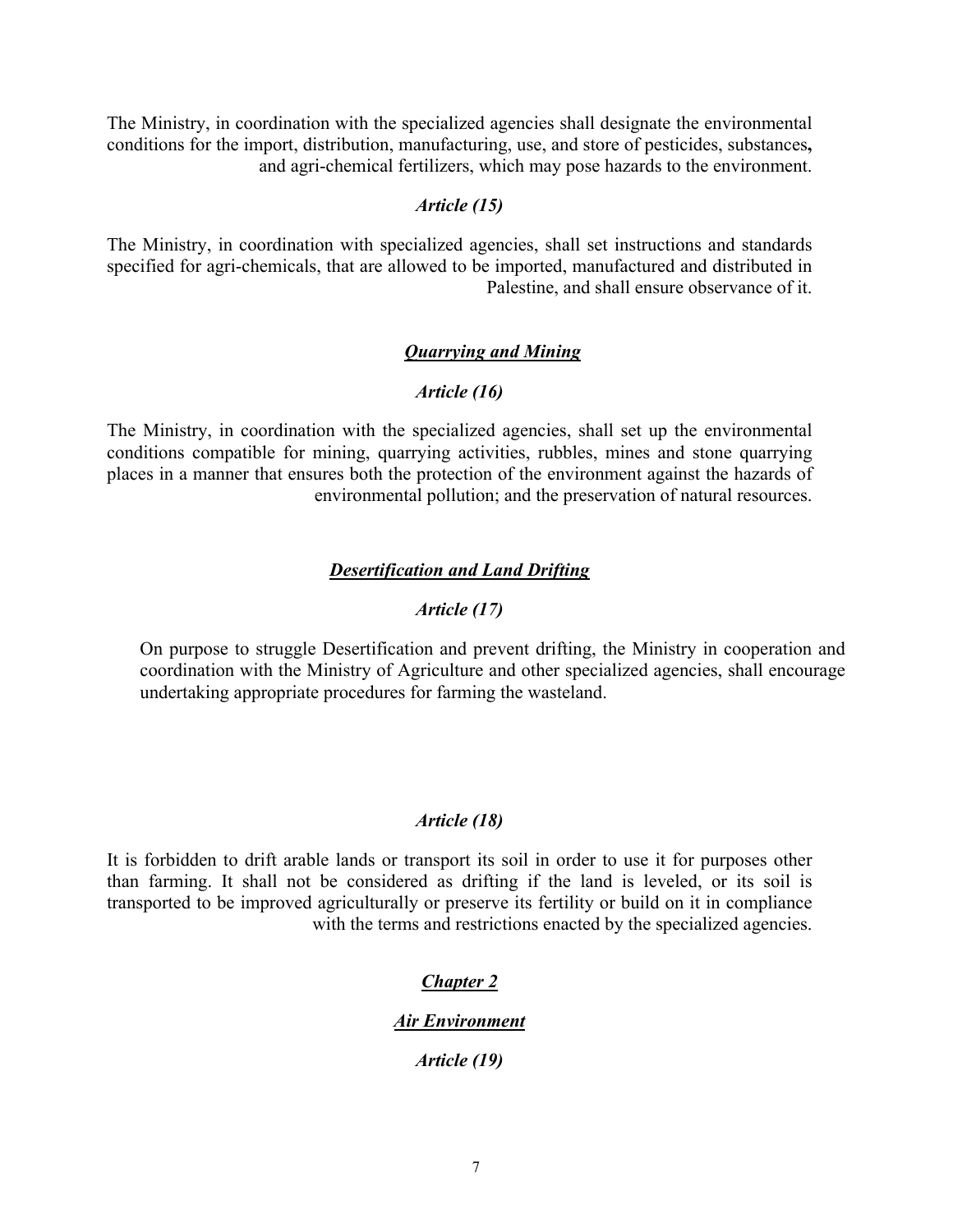- The Ministry, in cooperation with the specialized agencies, shall specify standards to .**1st** regulate the percentage of pollutants in the air which may cause harm or damage to public health, social welfare and the environment;
- Each facility, which will be established in Palestine, shall abide to these standards; .**2nd** every existing facility shall make necessary changes in a manner that makes it conform to these standards within a period, which does not exceed three years.

# *Article (20)*

Every facility owner shall provide all means to ensure the necessary protection for workers and the neighbors of the facility, in compliance with the conditions of occupational safety and health, against any leak or emission of pollutants in or out the working place.

### *Article (21)*

It is forbidden to smoke in transportation means and closed public areas.

# *Article (22)*

It shall be prohibited to utilize machines, engines or vehicles that generate exhaust that does not comply with the standards specified in accordance with the provisions of this law.

# *Article (23)*

It is forbidden to deduct, treat or incinerate garbage and solid waste, that is only authorized in the sites designated for this purpose in compliance with the conditions determined by the ministry to ensure the protection of the environment.

#### *Article (24)*

The Ministry shall work on the reduction of ozone depletion in accordance with the provisions of international conventions to which Palestine is committed, by undertaking appropriate procedures regarding importing, producing or utilizing any chemical substances, which may cause harm thereto.

# *Environmental Nuisance and Noise*

# *Article (25)*

The Ministry, in cooperation with the specialized agencies, shall work on establishing standards, instructions and conditions to reduce environmental nuisance generated by different activities; in addition, every facility owner, entity or individual shall be forbidden to cause any nuisance to the others.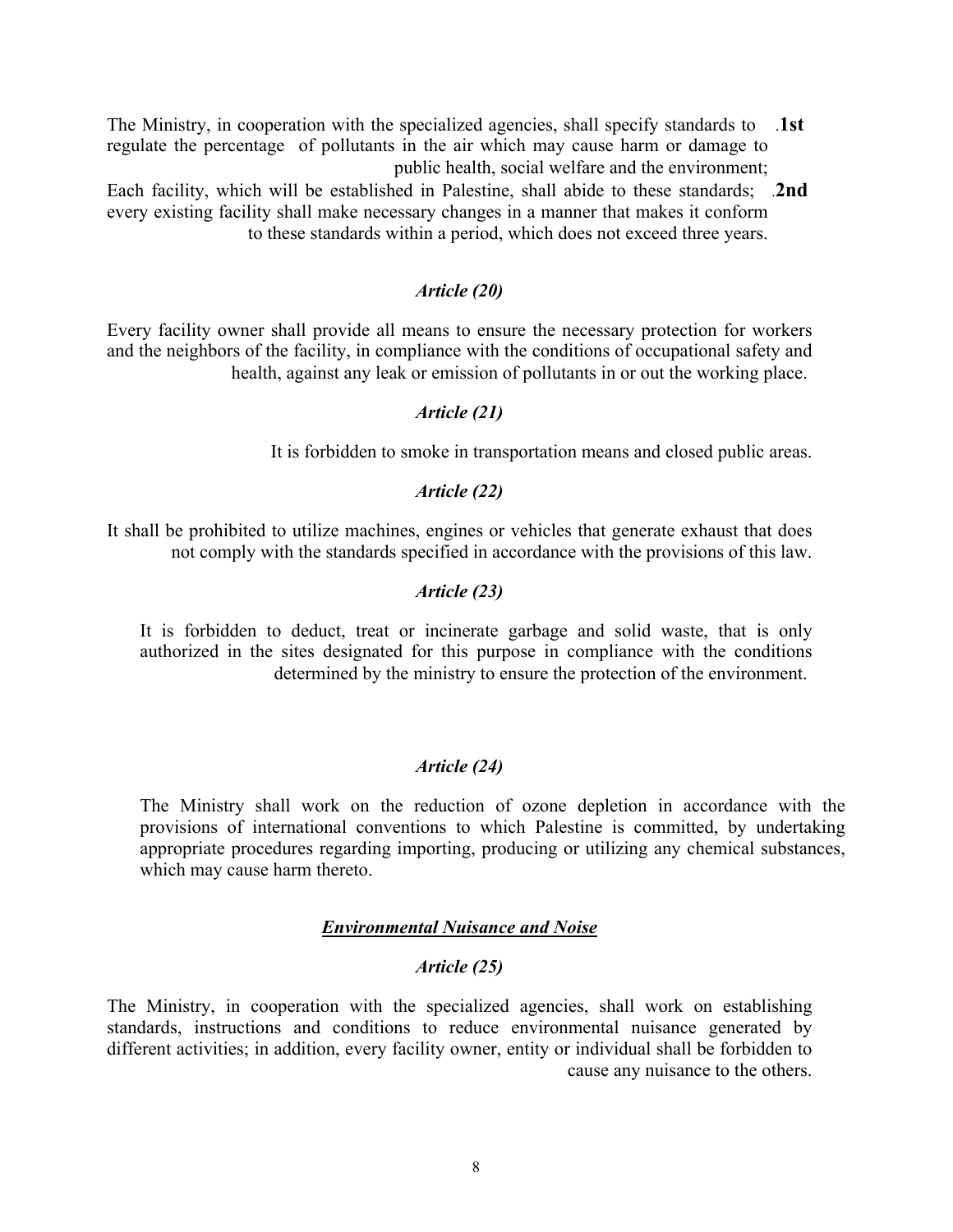#### *Article (26)*

Every entity and individual, upon operation of any machine or equipment or upon utilization of alarm devices, loud speakers, or during any other activities, shall not be allowed to exceed the permissible sound intensity and vibration levels.

#### *Article (27)*

Radioactive activities or radioactive substance concentrations emitted by any facility or other activity shall not be allowed to exceed the allowable limits, which the specialized agencies determine.

## *Chapter 3*

#### *Water Environment*

# *Article (28)*

The Ministry in cooperation with the specialized agencies shall specify the standards for the quality and characteristics of fresh water.

# *Article (29)*

The Ministry, in coordination with the specialized agencies, shall set standards and norms for collecting, treating, reusing, or disposing waste and storm water in a sound manner, along with the preservation of the environment and public health.

### *Article (30)*

No person shall be allowed to discharge any solid or liquid or other substance unless such a process conforms to the conditions and standards that the specialized agencies determine.

# *Chapter 4*

# *Marine Environment*

# *Article (31)*

The Ministry, in coordination with specialized agencies, shall set standards for the quality of sea water specifying the norms, instructions and conditions necessary to control sea pollutants.

#### *Article (32)*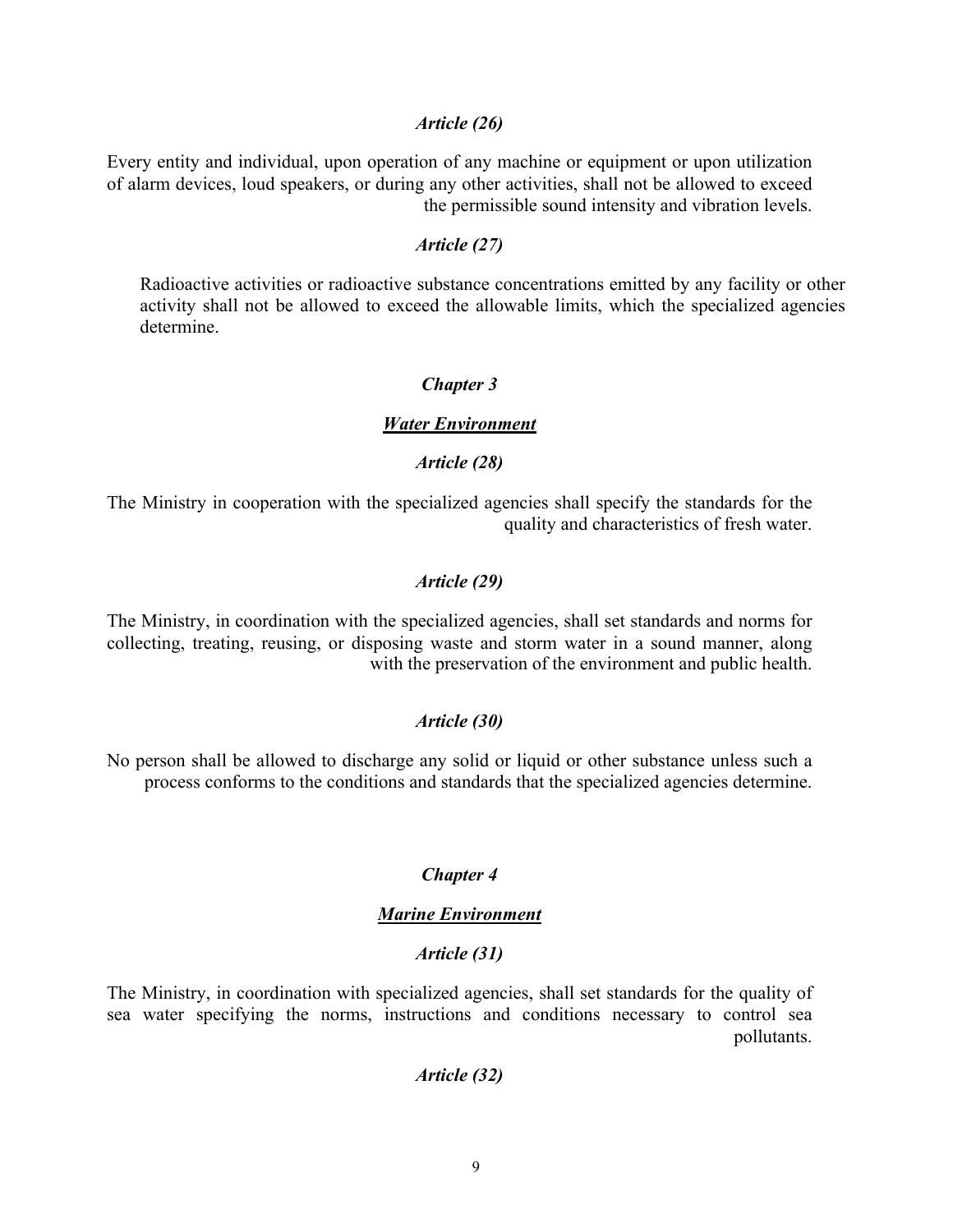It shall be forbidden, for every one, to perform any action, which may cause pollution of sea water in a manner that contradicts with the standards, instructions or conditions prescribed for the purposes of marine environment protection against pollution.

# *Article (33)*

The Ministry, in coordination with the specialized agencies, shall specify the necessary environmental conditions required for the establishment of any coastal or offshore buildings or facilities.

# *Article (34)*

It shall be forbidden to perform any action, which may affect the natural track of the beach, or adjust it inside or far from the sea unless an environmental approval is obtained from the Ministry.

# *Article (35)*

The Ministry shall prescribe rules and regulations for the prevention of pollution, preservation and control of the marine environment, against what is generated by the different activities that occur in the free economic zone; or the continental drifting or the activities occur in the sea bottom which are subject to the jurisdiction of Palestine.

#### *Article (36)*

The Ministry, in cooperation with specialized agencies, shall set the rules and regulations for prevention of marine environment pollution that comes as a result of dumping.

# *Article (37)*

The Ministry, in cooperation with specialized agencies, shall set the rules and regulations to prevent reduce or control marine environment pollution generated by ships in the Palestinian ports and territorial water.

### *Article (38)*

All entities including ships, regardless of their nationalities, shall be forbidden to throw or discharge oil or oil compounds or any other pollutants in the territorial water or the free economic zone of Palestine.

# *Article (39)*

All national and international companies and agencies authorized to undertake digging or exploration activities, or to produce or manufacture crude oil, or to extract or exploit oil fields and other marine natural sources, shall abide to the environmental conditions.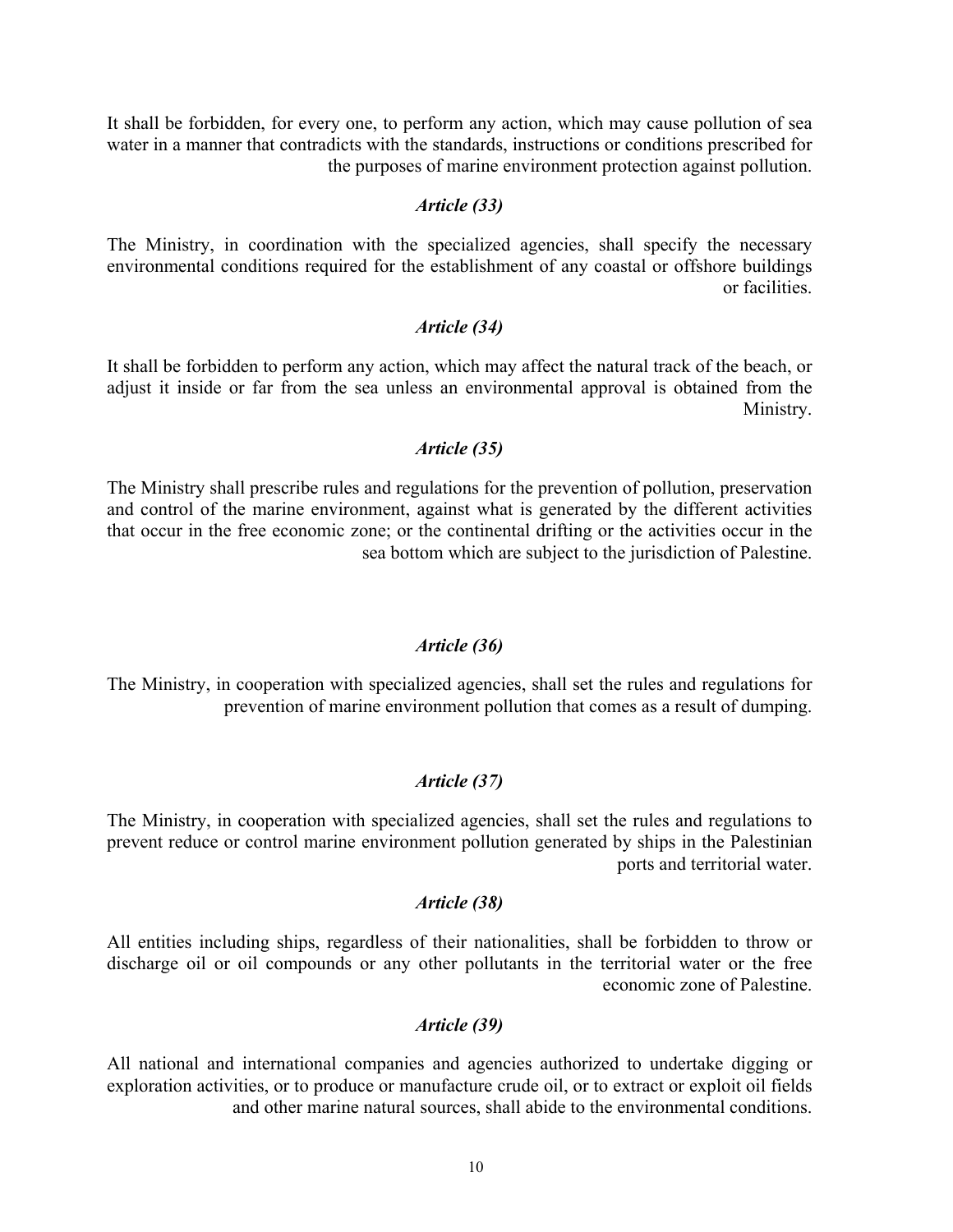## *Chapter 5*

### *Protection of Natural, Historical and archaeological areas*

# *Article (40)*

The Ministry, in coordination with specialized agencies, shall prescribe bases and standards for the protection of natural reserves and national parks, additionally tell about and supervise them, and establish, designate the national parks and supervise them.

## *Article (41)*

It is prohibited to hunt, shoot, or catch the birds, marine and wild animals, and the fish specified in the regulations of this law. Moreover, it is prohibited to possess, transport, walk with, sell or offer them neither dead nor alive, as well as it is forbidden to damage the nests or the eggs of these birds.

### *Article (42)*

The Ministry, in coordination with the specialized agencies, shall specify the conditions are necessary to guarantee the preservation of bio-diversity in Palestine.

#### *Article (43)*

The Ministry, in coordination with the specialized agencies, shall devise the bases and standers that determine the plants, wild and woodland are forbidden –by these standards- to be, temporally or permanently, picked up, harvested, damaged or cut off to ensure their endurance and continuation.

# Article (44)

It shall be forbidden, for any person, to conduct activities or perform any action that may cause damage to the natural reserves, forests, public parks or archaeological sites, or affect the esthetical aspects of such areas.

#### *Part IV*

## *Environmental Impact Assessment, Licensing, Inspection and Administrative procedures*

# *Chapter 1*

*Environmental Impact Assessment*

*Article (45)*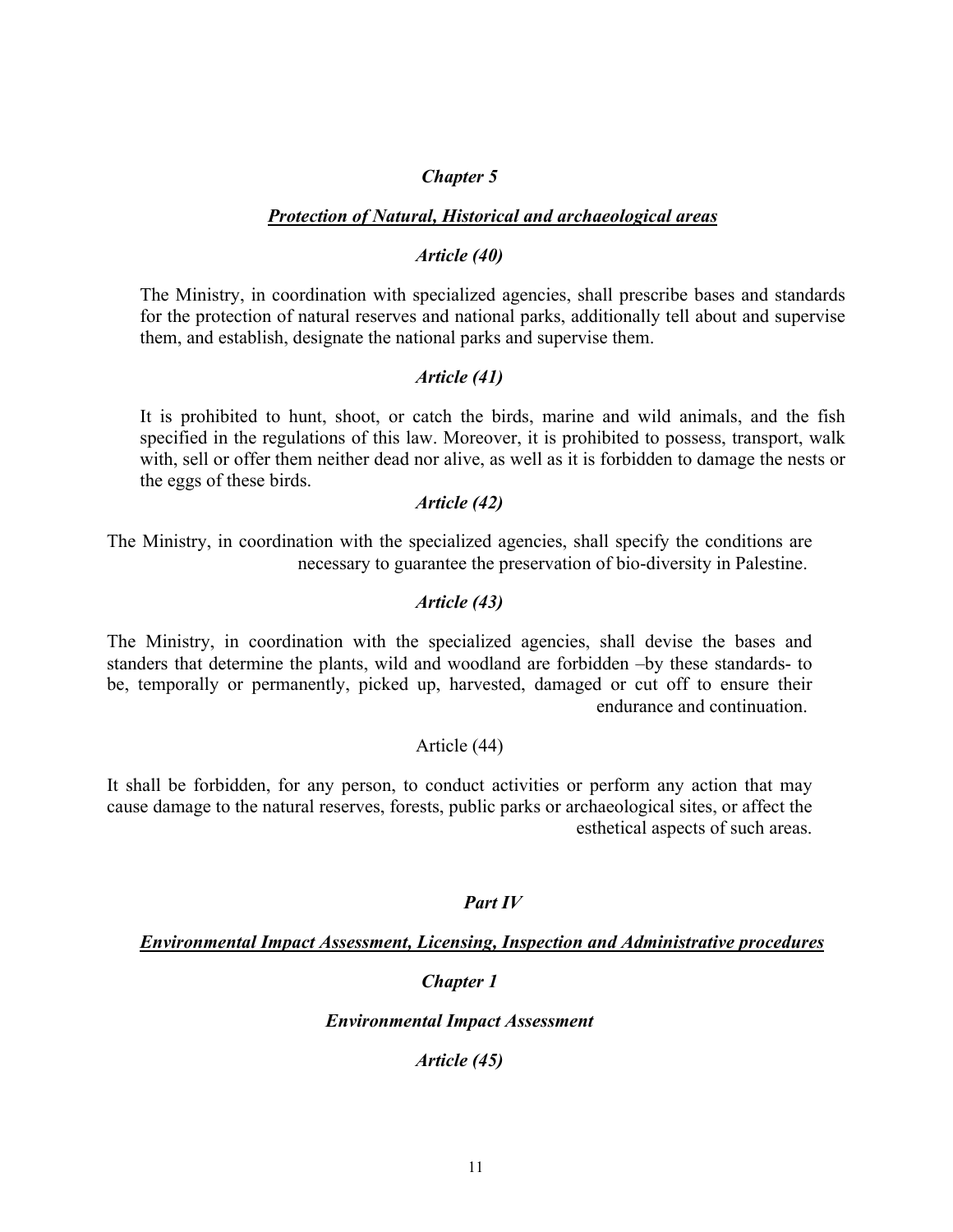The Ministry, in coordination with the specialized agencies, shall set norms to determine which projects and domains shall be subject to the environmental impact assessment studies. It shall also prepare lists of these projects and set the rules and procedures of the environmental impact assessment.

#### *Chapter 2*

# *Licensing*

# *Article (46)*

When authorizing any facility, the specialized agencies shall work on to avoid environmental hazards, by encouraging transferring to the projects that use substances and operations less harmful on the environment, and by giving priority to such projects on the basis of economic development.

# *Article (47)*

The Ministry, in coordination with the specialized agencies, shall determine the activities and projects that have to obtain an environmental approval before being licensed, similarly, the projects are allowed to be established in the restricted areas.

# *Article (48)*

The Specialized Agencies are not allowed to issue licenses for establishing projects or facilities, or licenses for any other activities specified in article (47) in this Law, or to renew them unless an environmental approval is obtained from the Ministry.

# *Chapter 3*

### *Inspection and Administrative procedures*

### *Article (49)*

The Ministry shall follow up the implementation of the decisions issued regarding the environmental impacts by cooperating with the specialized agencies.

# *Article (50)*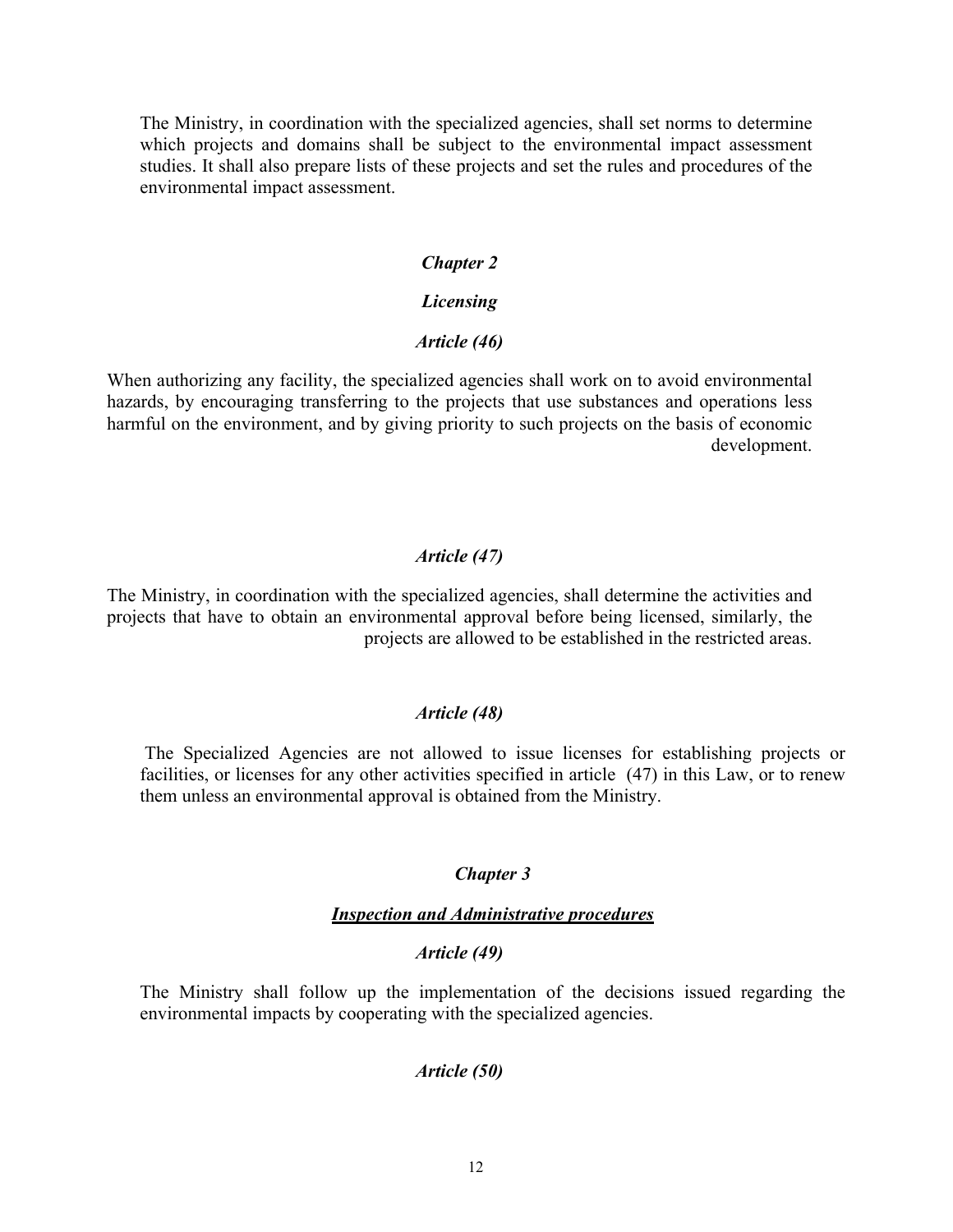The Ministry, in coordination with the specialized agencies, shall monitor the variant institutions, projects and activities to ensure their compliance with the requirements, standards and instructions prescribed for protecting the environment and the vital resources, in compliance with the provisions of this law, which are enacted by the ministry and the other agencies.

# *Article (51)*

Inspectors of The Ministry and other inspectors appointed to other ministries and agencies, and who have power of commissioners in accordance with this law, may inspect environmental contravention or crimes committed in violation of this law.

# *Article (52)*

The Ministry inspectors, in cooperation with specialized agencies and administrations, have the right to have access to any facilities for inspection, take samples and measures to ensure their conformity with the standards and conditions of environmental protection and pollution prevention.

# *Article (53)*

The owners of the different projects and activities have to allow the inspectors of the Environmental Planning and any other specialized agencies to conduct their functions, and provide them with the information and data that they see necessary in compliance with the provisions of this law.

# *Article (54)*

Every facility's owner Shall perform self-monitoring operations in conformity with the standards and conditions stipulated by the Ministry in coordination with specialized agencies and shall submit reports according to The Ministry's instructions or to any other agency prescribed by the Executive Regulation of this law.

#### *Article (55)*

The specialized agency have the right to permanently revoke or temporarily suspend the license granted to any facility or project that violates the environmental conditions required for granting the license. The facility's or project's owner may impeach the decision of revoking or suspending the license before a specialized court.

# *Article (56)*

No violated facility or project shall be allowed to resume activities without the removal of the contravention causes; if these causes are not removed, the specialized agency shall remove them on the expenses of the owner.

# *Article (57)*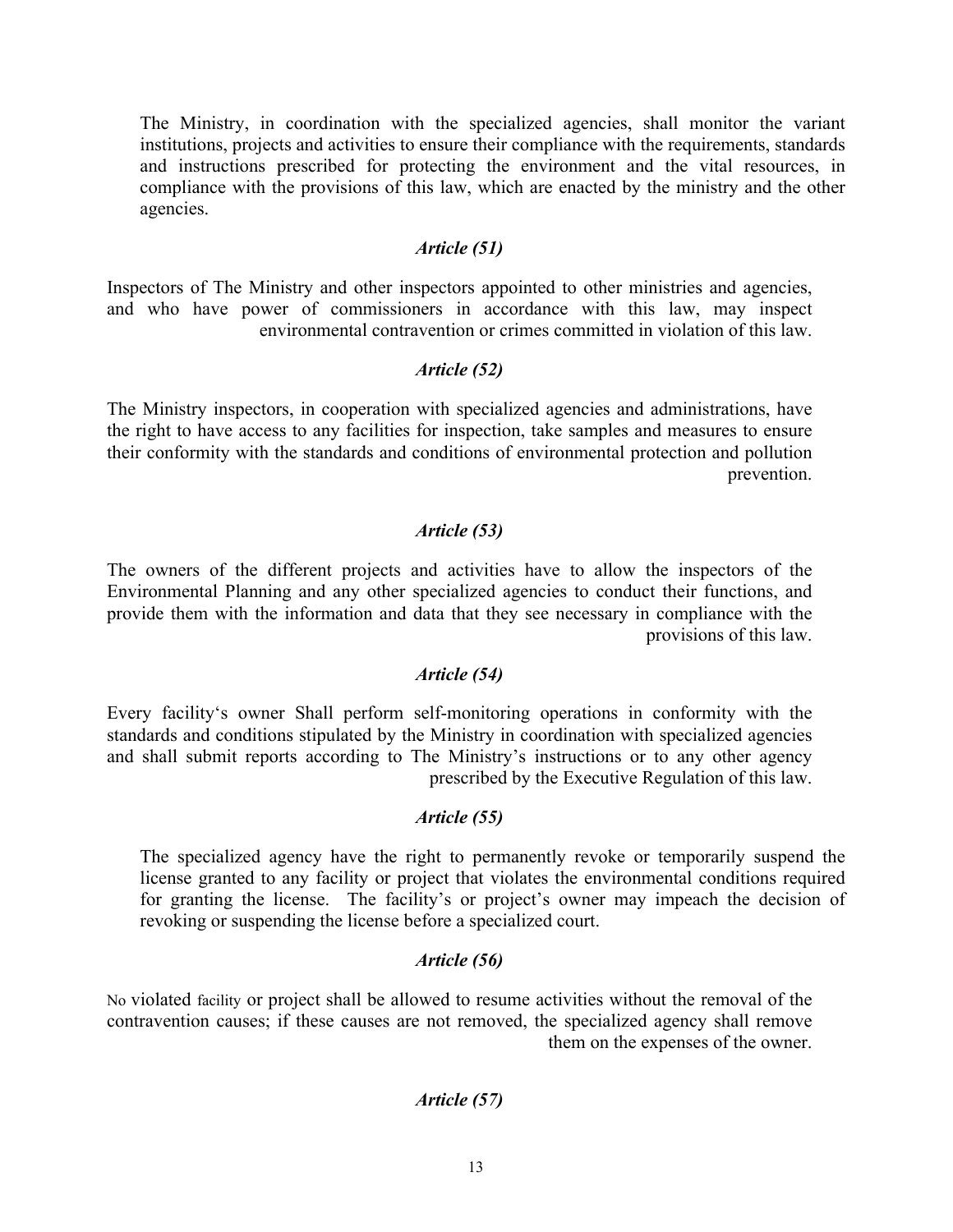The minister can decide to stop the work of any project, prevent wholly or partially the using of any machine or material, if the continuation of using them has extreme hazard on the environment. The stopping or prevention will not be more than two weeks, and it is not possible to extend the period without a judicial order from the specialized court; moreover, those are affected as a result of stopping and prevention can appeal before the specialized court.

# *Title V Penalties*

# *Article (58)*

The penalties mentioned in this law must be applied without jeopardizing any more severe penalty stipulated in any other laws,

# *Article (59)*

Any facility owner or operator provides incorrect or misleading information regarding the environmental aspects of the facility he owns or operates, shall be penalized by imprisonment of a period does not exceed six months and a fine of not more than two thousand Jordanian Dinars or the equivalent thereof in the legally circulated currency, or one of them.

# *Article (60)*

If, as a result of violation to the provisions of this law or any regulations or resolutions issued thereupon, an epidemic illness spreads out, and that the violator could have - in the extent possible expected such a nuisance-he/ she shall be subject to imprisonment of a period not less than 5 years and a fine of not less than ten thousand Jordanian Dinars, or one of them.

# *Article (61)*

Any person violates the previsions of Article (10) of this law shall be punished by paying a fine of twenty Jordanian Dinars or the equivalent thereof in the legally circulated currency, or imprisonment of a period of not less than three days.

# *Article (62)*

Any person violates the provisions of Article (12) of this law shall be punished by a fine of not less than 1000 and not more than 3000 Jordanian Dinars or the equivalent thereof in the legally circulated currency and not more than three years of imprisonment, or one of them.

# *Article (63)*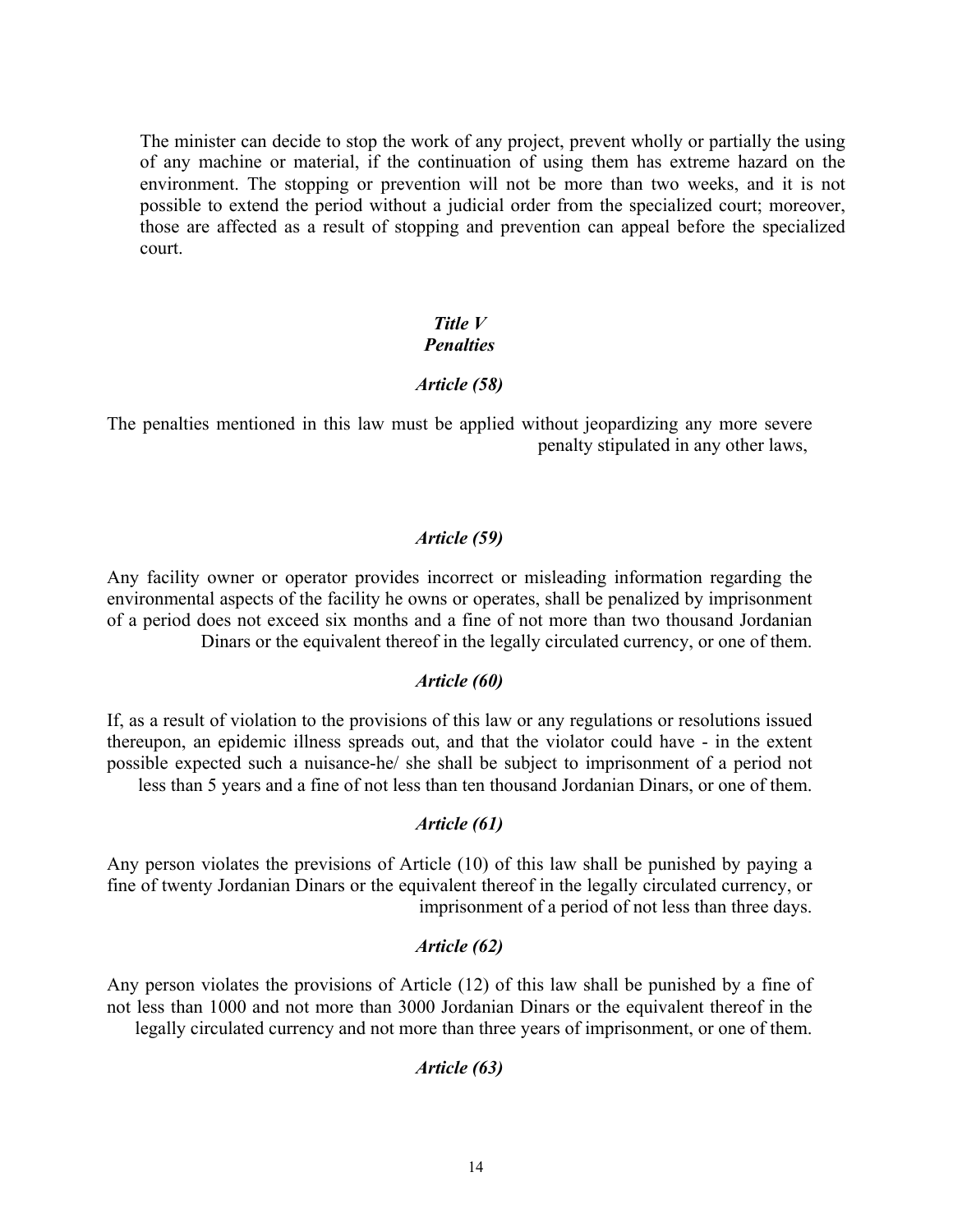- Any person violates the provisions in section (A) of Article (13) of this law shall be .**1st** sentenced to eternal imprisonment with hard work, in addition to confiscating or eliminating the wastes on the violator expenses.
- Any person violates the provisions in section (B) of Article (13) of this law shall be .**2nd** penalized by issuing a fine of not less than 3000 and not more than 20000 Jordanian Dinars or the equivalent thereof in the legally circulated currency, and the imprisonment of a period not less than three years and not more than fifteen years, or one of them.

## *Article (64)*

Any person violates the provisions in Article (18) shall be penalized by a fine of not less than 500 and not more than 3000 Jordanian Dinars or the equivalent thereof in the legally circulated currency in the legally circulated currency and the imprisonment of a period not less than one month and not more than six months, or one of them.

# *Article (65)*

Any person violates Articles (21), (22) and (23) of this law shall be subject to paying a fine not less than 10 and not more than 100 Jordanian Dinars or the equivalent thereof in the legally circulated currency and the imprisonment of a period not less than two days and not more than one week, or one of them.

#### *Article (66)*

Any person violates the provisions in Articles (25) and (26) of this law shall be punished by a fine of not less than 50 and not more than 100 Jordanian Dinars or the equivalent thereof in the legally circulated currency and the imprisonment of a period not less than one week and not more than one month, or one of them.

#### *Article (67)*

Any person violates the provisions in Article (27) of this law shall be punished by a fine of not less than 1000 and not more than 7000 Jordanian Dinners or the equivalent thereof in the legally circulated currency and the imprisonment of a period not less than one month and not more than one year, or one of them.

### *Article (68)*

Any person violates the provisions in Article (30) of this law shall be punished by a fine of not less than 200 and not more than 1000 Jordanian Dinars, or the equivalent thereof in the legally circulated currency and the imprisonment of a period not less than one month and not more than six months, or one of them.

# *Article (69)*

Any person violates the provisions of Article (32), (38) and (39) of this law shall be liable to paying a fine of not less than 5000 and not more than 50000 Jordanian Dinars or the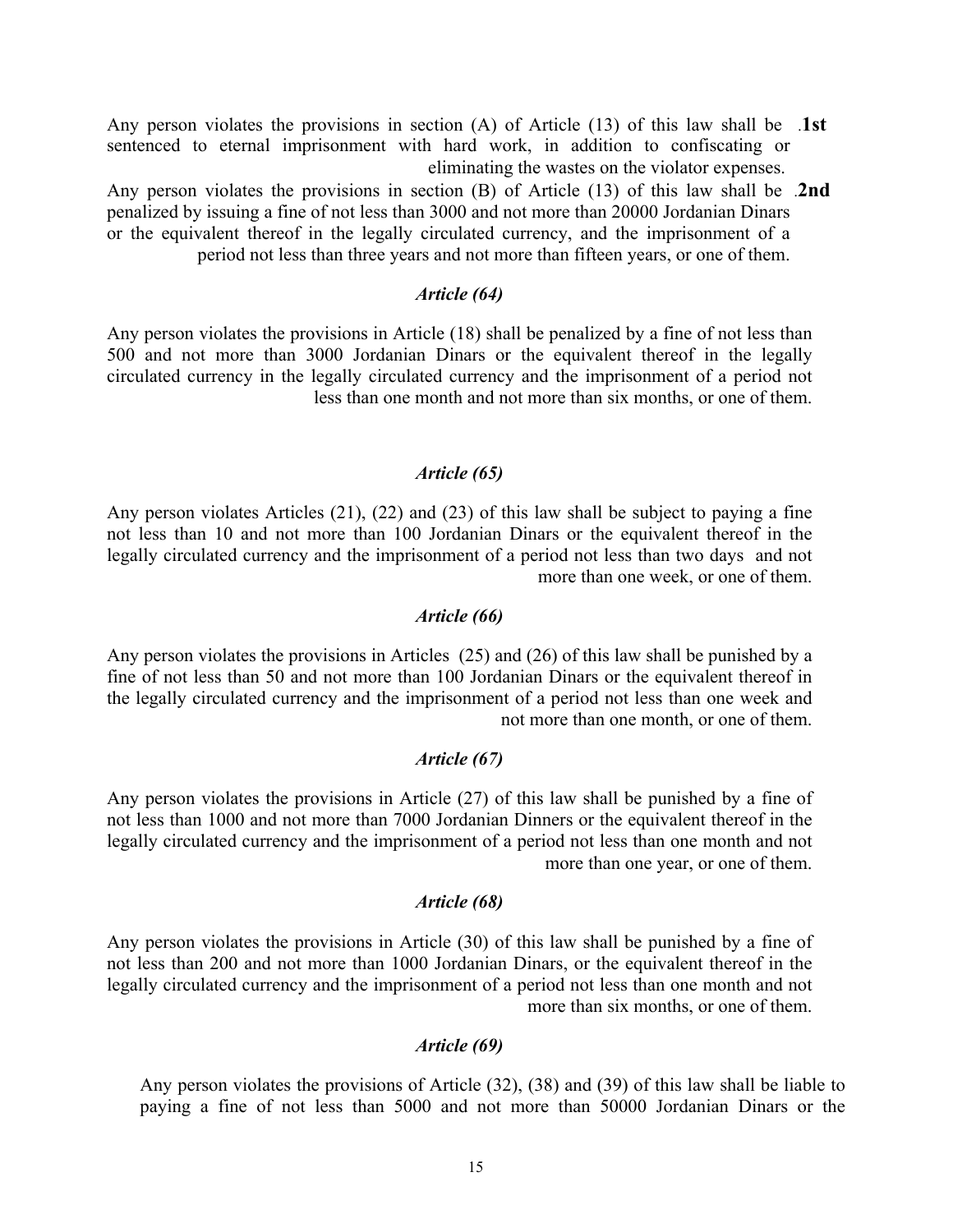equivalent thereof in the legally circulated currency, and imprisonment of a period not less than one year and not more than ten years, or one of them.

## *Article (70)*

Any person violates the provisions in Article (34) of this law shall be punished by a fine of not less than 1000 and not more than 5000 Jordanian Dinars or the equivalent thereof in the legally circulated currency and the imprisonment of a period not less than one month and not more than six months, or one of them.

# *Article (71)*

Any person violates the provisions in Article (41) of this law shall be punished by a fine of not less than 20 and not more than 200 Jordanian Dinars or the equivalent thereof in the legally circulated currency legally and the imprisonment for period not less than three days and not more than tow weeks, or one of them.

# *Article (72)*

Any person violates the provisions in Article (44) of this law shall be punished by a fine of not less than 20 and not more than 200 Jordanian Dinars or the equivalent thereof in the legally circulated currency and the imprisonment of a period not less than three days and not more than one month, or one of them.

#### *Article (73)*

Any person violates the provisions in Article (53) of this law shall be punished by a fine of not less than 100 and not more than 500 Jordanian Dinars or the equivalent thereof in the legally circulated currency and the imprisonment of a period not less than one week and not more than a month, or one of them.

# *Article (74)*

In addition to the provisions were mentioned in the articles of this chapter, it assumed that the removing of the harm and its effects must fall upon the violator expenses.

# *Title VI*

# *Final Provisions*

# *Article (75)*

In order to implement the provisions of this law or any other international conventions, regarding environment, of which Palestine is a part, the Ministry in coordination with the local specialized agencies shall cooperate with the signatory countries to exchange scientific and technical information, coordinate programs in the field of joint environmental research,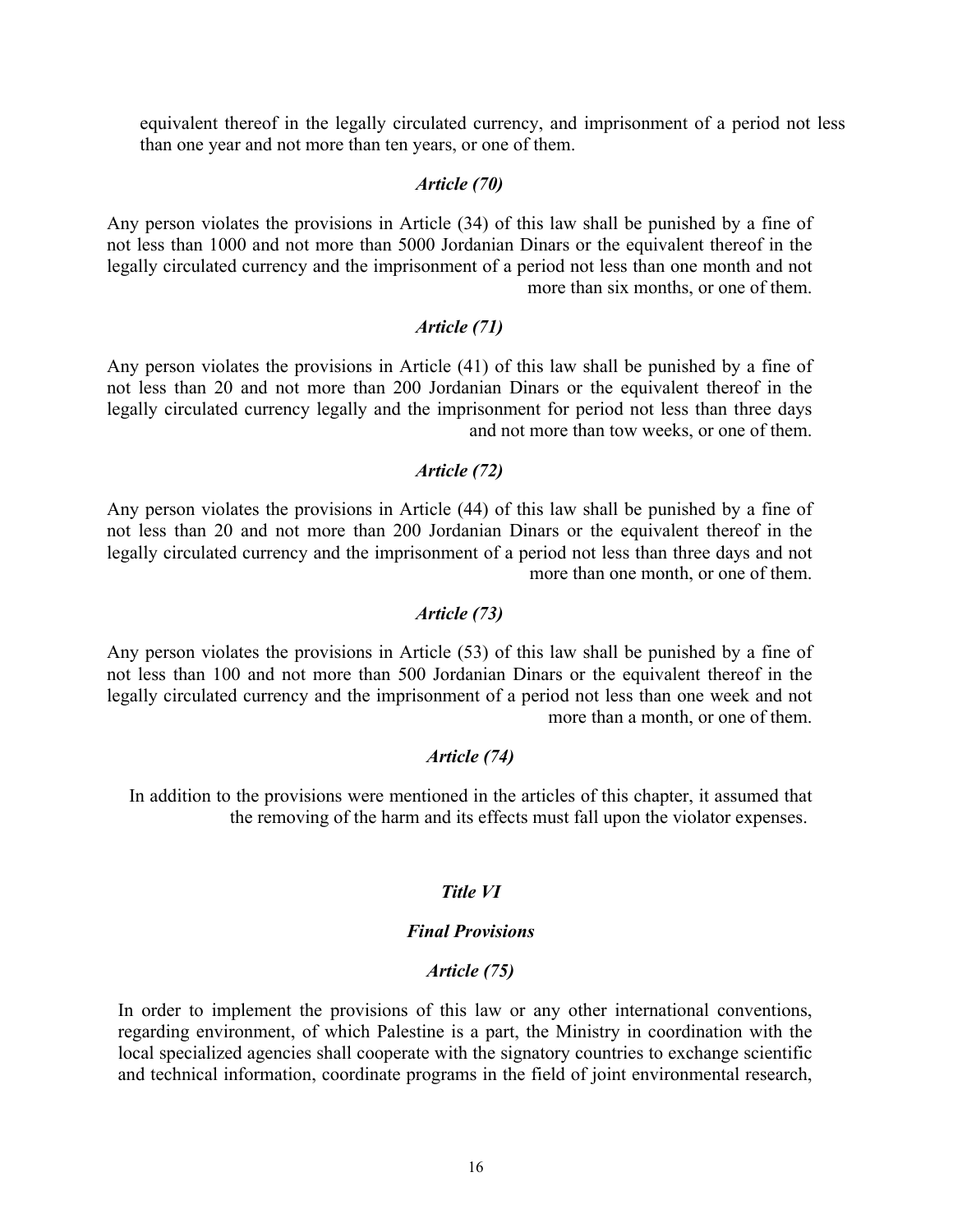set and implement joint cooperation programs to prevent or reduce environmental pollution and exchange various forms of assistance in this regard.

# *Article (76)*

Any natural or juridical person who causes environmental harm as a result of action or omission in contradiction with the provisions of this law or any international convention of which Palestine is a part, shall be compelled to the payment of convenient compensations in addition to the penal liability explicated in this law.

# *Article (77)*

According to the previsions of this law, International and Regional conventions, treaties as well as the provisions of the specialized international entities of which Palestine is a part, or any other laws related to the environment which are in effect in the Palestinian territories, shall be considered complementary to this law, unless otherwise is provided.

# *Article (78)*

The Ministry, in conjunction with the other specialized agencies, shall prepare emergency plans to combat environmental disasters.

# *Article (79)*

The Ministry, in cooperation with specialized agencies shall perform environmental monitoring in order to gather information about the different environmental elements and shall prepare comprehensive reports to be submitted to the specialized agencies.

# *Article (80)*

Upon suggestion from The Minister, the Ministerial Cabinet shall issue the Executive Regulation, which is necessary for the enforcement of the provisions of this law.

# *Article (81)*

Any provision or regulation, contradicts the provisions of this law, shall be repealed.

# *Article (82)*

Each specialized entity must, in accordance with its specialization, implement and apply the provisions of this law after thirty days from publication date in the official gazette.

Issued on: 28/ 12/ 1999